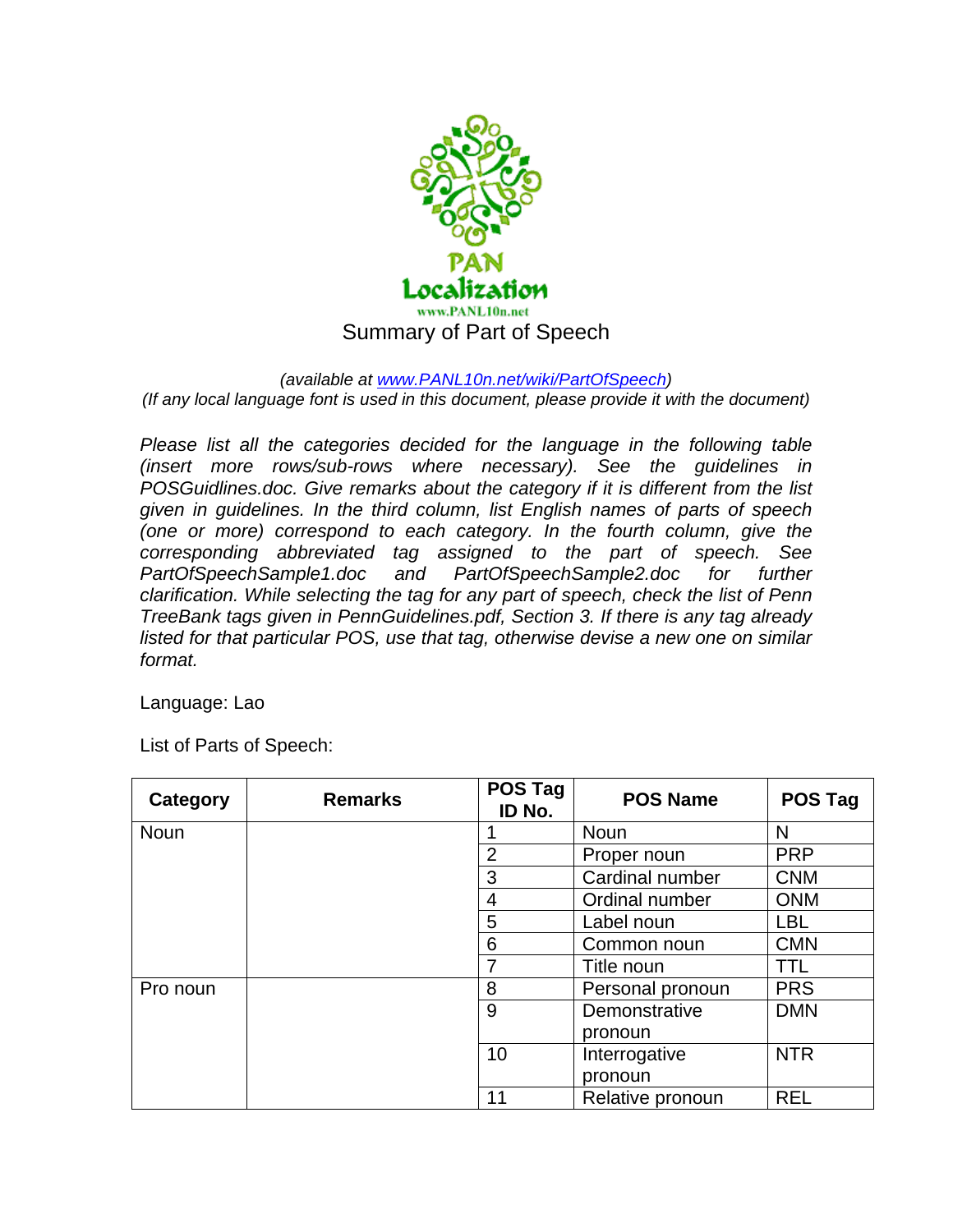| Verb          |  | 12       | Verb                          | V                         |
|---------------|--|----------|-------------------------------|---------------------------|
| Pre verb      |  | 13       | Pre verb auxiliary            | PA                        |
|               |  | 14       | Pre verb auxiliary in         | <b>MD</b>                 |
|               |  |          | imperative mood               |                           |
|               |  | 15       | Post verb auxiliary           | <b>PVA</b>                |
| Adjective     |  | 16       | Adjective                     | <b>ADJ</b>                |
| Determiner    |  | 17       | Definiite determiner          | <b>DAN</b>                |
|               |  |          | after noun                    |                           |
|               |  | 18       | Definite determiner           | <b>DBQ</b>                |
|               |  |          | preceding                     |                           |
|               |  |          | quantitative                  |                           |
|               |  | 19       | Definite t determiner         | <b>DAQ</b>                |
|               |  |          | following quantitative        |                           |
|               |  | 20       | <b>Indefinite Determiner</b>  | <b>IAC</b>                |
|               |  |          | following noun                |                           |
|               |  | 21       | Indefinite                    | <b>IBQ</b>                |
|               |  |          | determiner, preceding         |                           |
|               |  |          | quantitative                  |                           |
|               |  | 22       | Indefinite determiner         | <b>IAQ</b>                |
|               |  |          | after quantirative            |                           |
|               |  | 23       | Determiner cardinal           | <b>CNM</b>                |
|               |  |          | number, before noun           |                           |
| Adverb        |  | 24       | Adverb in normal              | <b>ADV</b>                |
|               |  |          | form                          |                           |
|               |  | 25       | Adverb iterative form         | <b>ADI</b>                |
|               |  | 26       | Adverb in prefixed            | <b>ADP</b>                |
|               |  | 27       | form<br>Unit classifier       | <b>NIT</b>                |
| Classifier    |  |          |                               |                           |
|               |  | 28       | <b>Collective classifier</b>  | <b>LTV</b>                |
|               |  | 29       | Measurement<br>classifier     | <b>MTR</b>                |
|               |  | 30       |                               | <b>FQC</b>                |
|               |  |          | Frequency classifier          |                           |
|               |  | 31<br>32 | Verbal classifier             | <b>VBL</b><br><b>CONJ</b> |
| Conjunction   |  |          | Coordinating<br>conjunction   |                           |
|               |  | 33       | Comparative                   | <b>CMP</b>                |
|               |  |          | conjunction                   |                           |
|               |  | 34       | Subordinating                 | <b>SBR</b>                |
|               |  |          | conjunction                   |                           |
| Preposition   |  | 35       | Preposition                   | <b>PRE</b>                |
| Interjection  |  | 36       | Interjection                  | <b>INT</b>                |
| Prefix        |  | 37       | Normal prefix                 | <b>IXN</b>                |
| Final article |  | 38       | <b>Ending for affirmative</b> | <b>FES</b>                |
|               |  |          | sentence                      |                           |
|               |  | 39       | <b>Ending fore</b>            | <b>FEI</b>                |
|               |  |          |                               |                           |